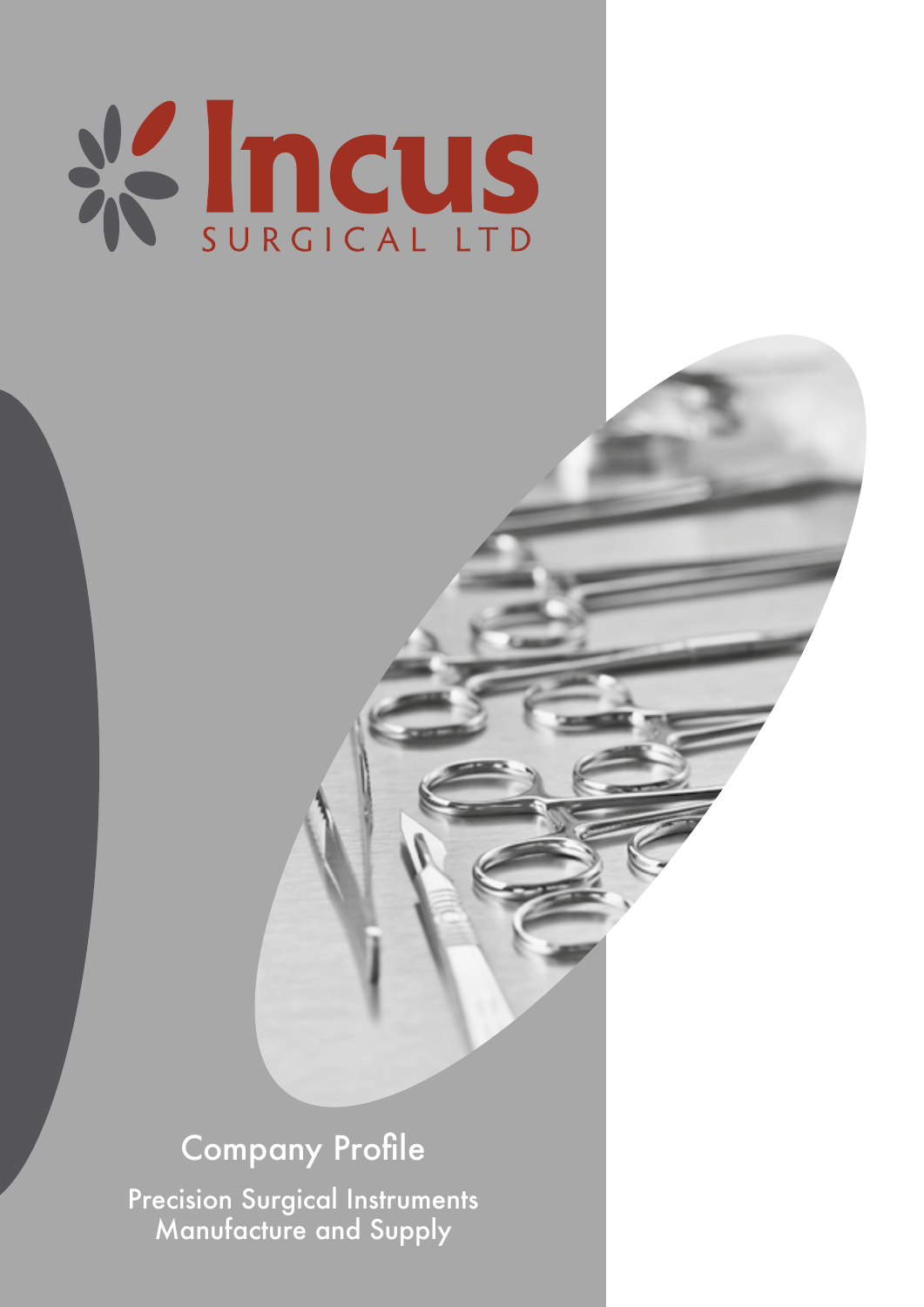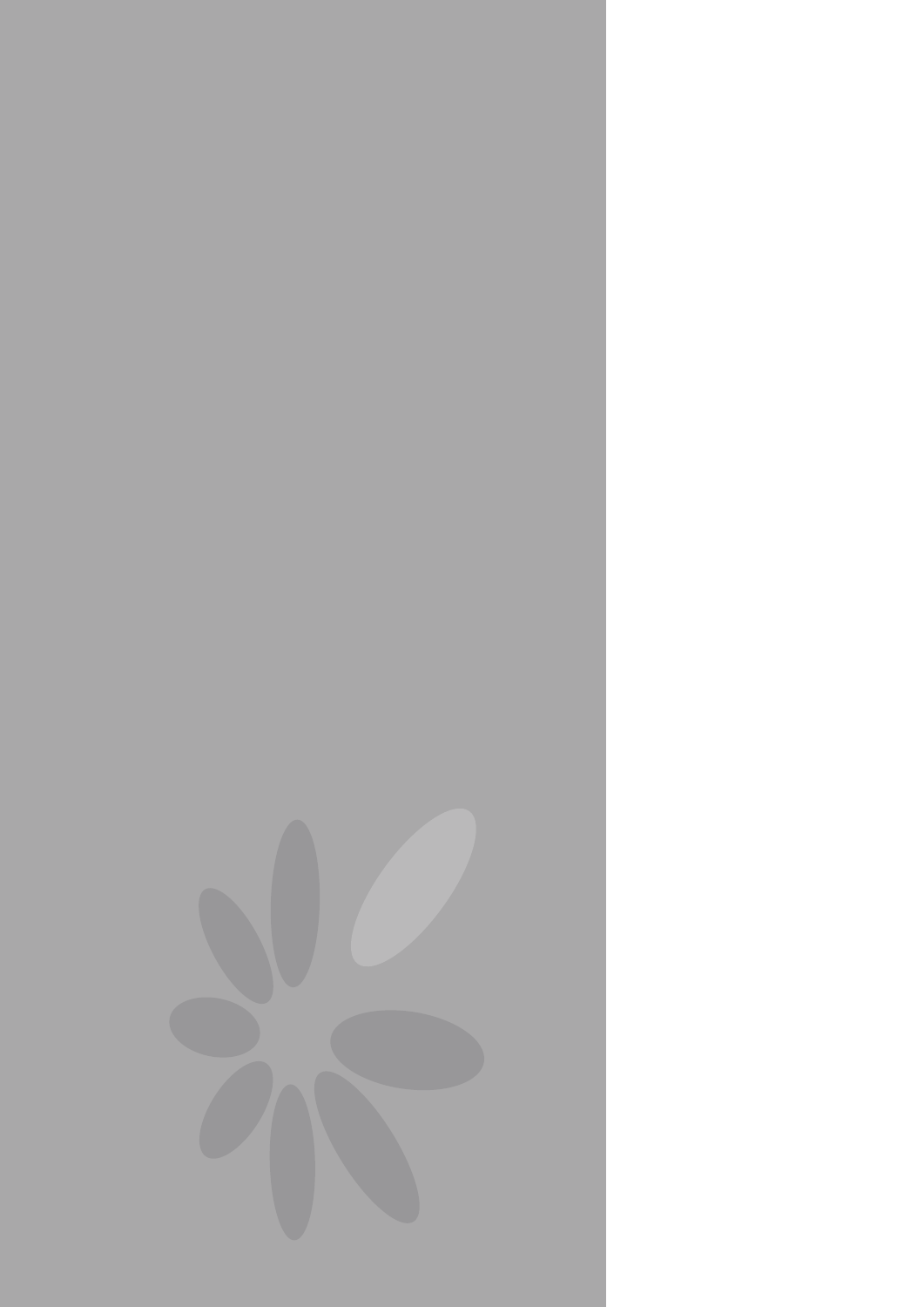# Welcome to Incus Surgical Limited

For over 27 years Incus Surgical have built and sustained an enviable reputation for the manufacture and supply of precision surgical instrumentation covering every type of surgical speciality.

We have distinguished ourselves as a major leader in redefining the provision of high quality surgical instruments and have become well known for the passion of our people, and partners, in providing unsurpassed levels of service to our customers worldwide.

Our mission is to be the healthcare industry's first choice for all their surgical instrument requirements and to deliver products of outstanding quality, with great service, at an affordable price.

## What we can offer:

- High grade surgical instruments covering all fields of surgical specialty
- Over 16,000 patterns of surgical instruments and associated equipment
- Exceptional customer service
- ISO Quality Assurance Accreditation
- BS EN 13485 Accreditation which is specific to surgical instruments



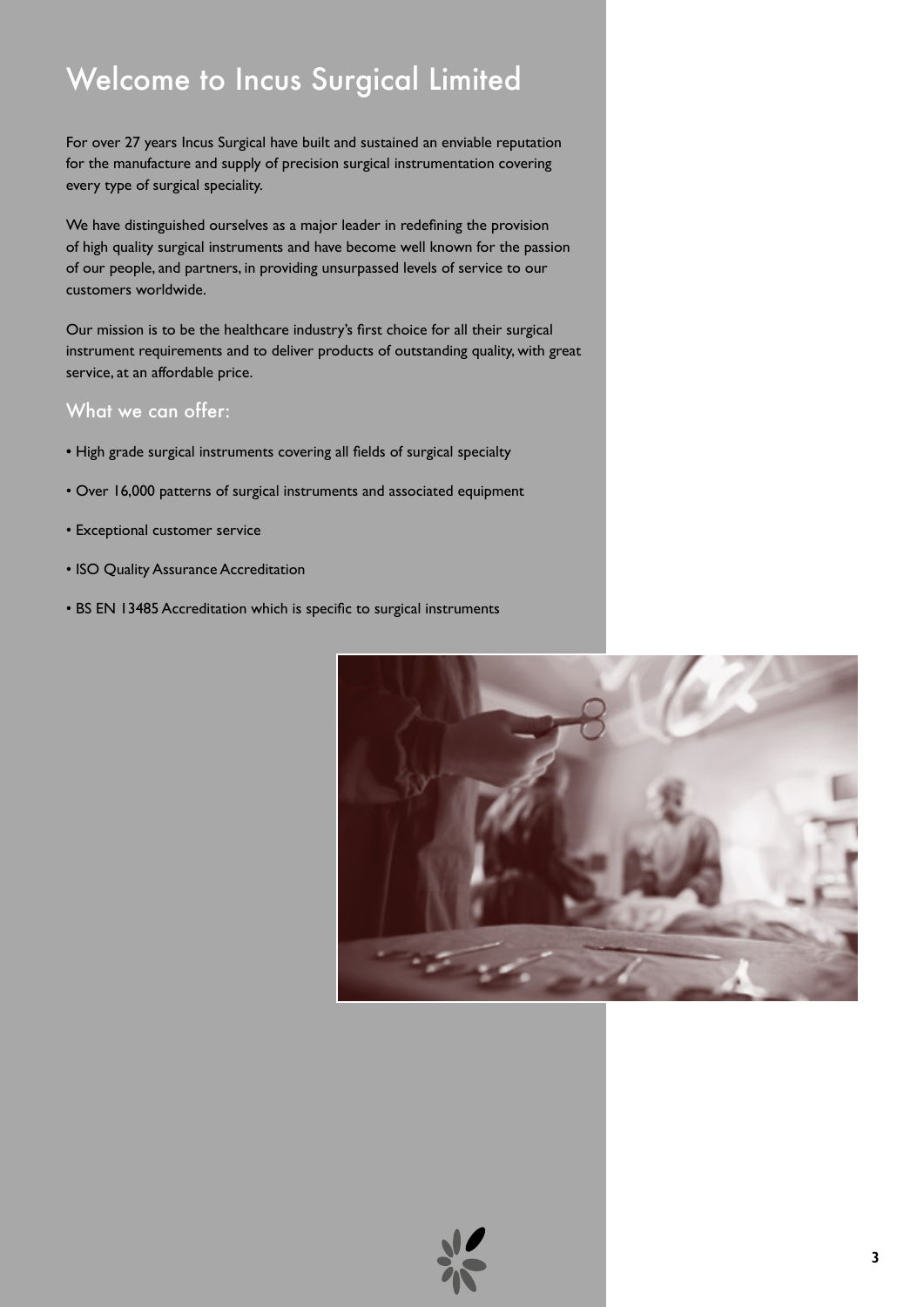# About Us

Independently owned, Incus Surgical was formed to create a brand of surgical instruments that utilised the experience and expertise of many of the craftsmen within the surgical arena.

Traditional manufacturing skills are combined with modern manufacturing processes resulting in quality instruments that meet and exceed customer expectation.

Since its inception the Company have continued to expand its promoted range and now boasts the ability to provide customers with over 16,000 patterns of surgical instruments and associated equipment.

Our market coverage has also expanded and now provides a direct sales operation covering the UK market and a global network of distribution partners and agents worldwide.

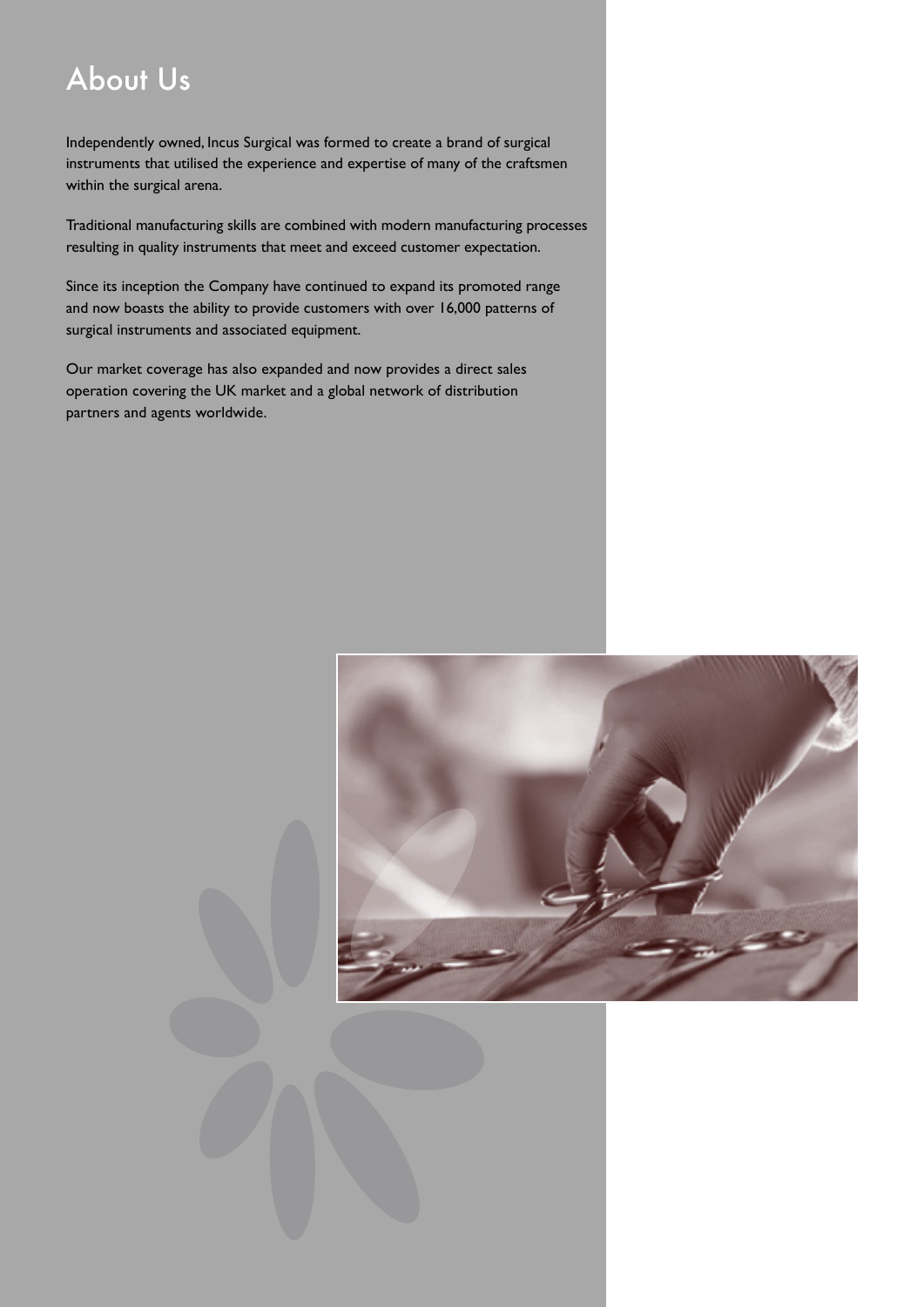# Services and Products

# **OVERVIEW**

We have over 16,000 instruments on our database and can therefore provide our clients total needs of surgical instrumentation.

As a manufacturer, we not only manufacture standard products, but also a range of services and technologies that enable us to provide a bespoke manufacturing service for Custom Made Instruments.

In the last decade, our business has been evolving ever more towards Turnkey supply of complete surgical instrument packages. We equip some of the largest speciality hospitals, smaller private healthcare facilities, through to small private clinics and speciality centres worldwide.

Through precision engineering services we employ the latest technologies to enable us to offer everything from design, prototyping and on to full production runs. We can assist with everything from a single component or device, through to a full instrument system.

Our many years of experience manufacturing Surgical Instruments makes us particularly skilled at producing products that have the need for a high degree of assembly and fabrication expertise from our makers.

Recently we have also introduced the provision of fully Managed Instrument

Services and Planned Preventative Maintenance Programs to hospitals and healthcare institutions both in the UK and around the world.

From Concept, to Design, to Manufacture, our team of highly experienced skilled technicians can deliver the quality the surgical industry and many other healthcare sectors insist on and expect.



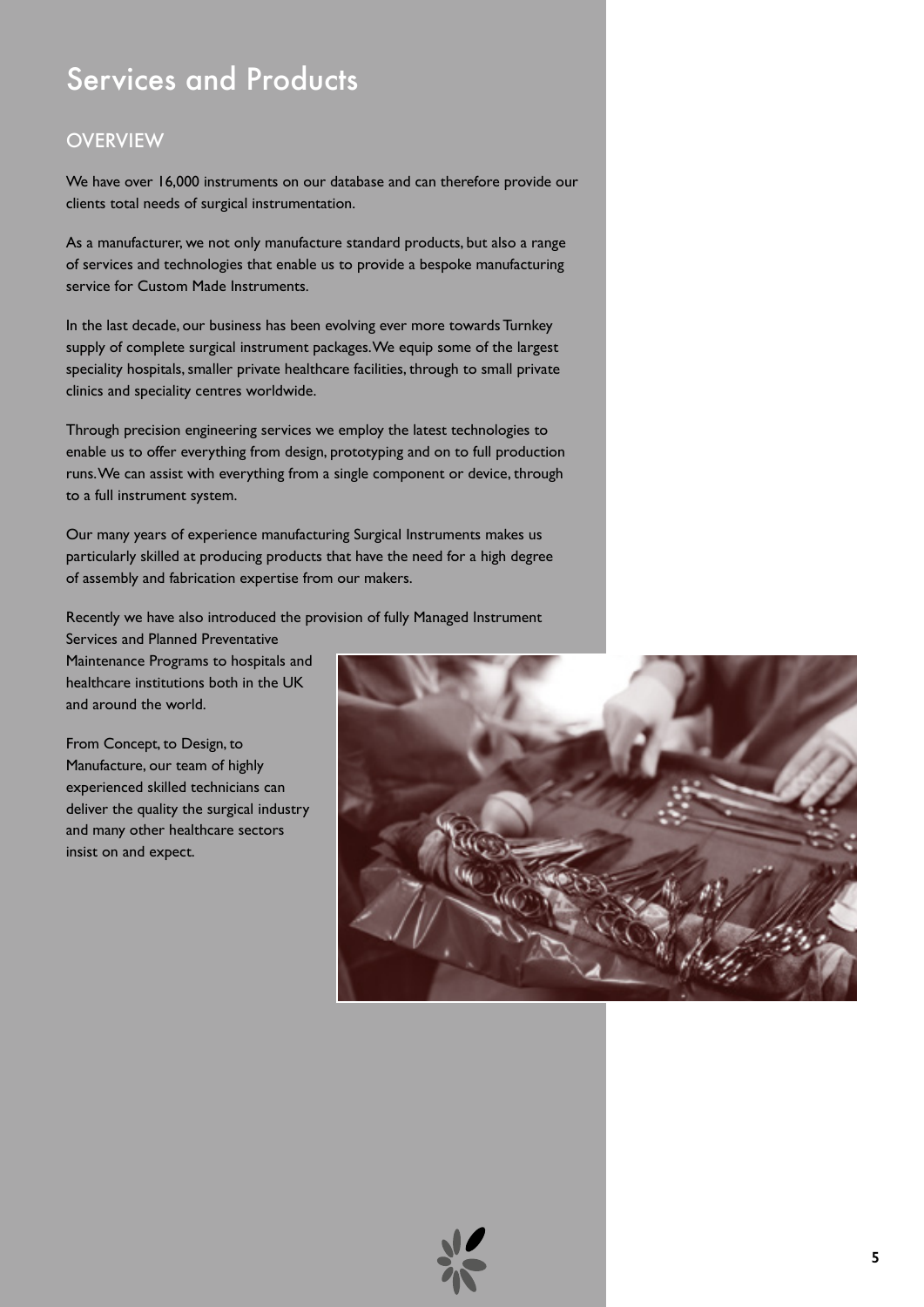# Instrument Care

Instruments represent a significant material asset within the overall investment of any healthcare establishment. The care and maintenance these instruments receive is critical to their performance during surgery and to the cost containment efforts of every healthcare facility.

Having made the investment in a high quality product, any authority should expect several years of trouble free use providing the user utilises proper techniques during use, cleaning and sterilisation. We have provided a 'Guide to Instrument Care and Maintenance' which is directly available to download or view on our website. Also available is our recommendation for the 'Re-use of Class 1 Medical Devices'.

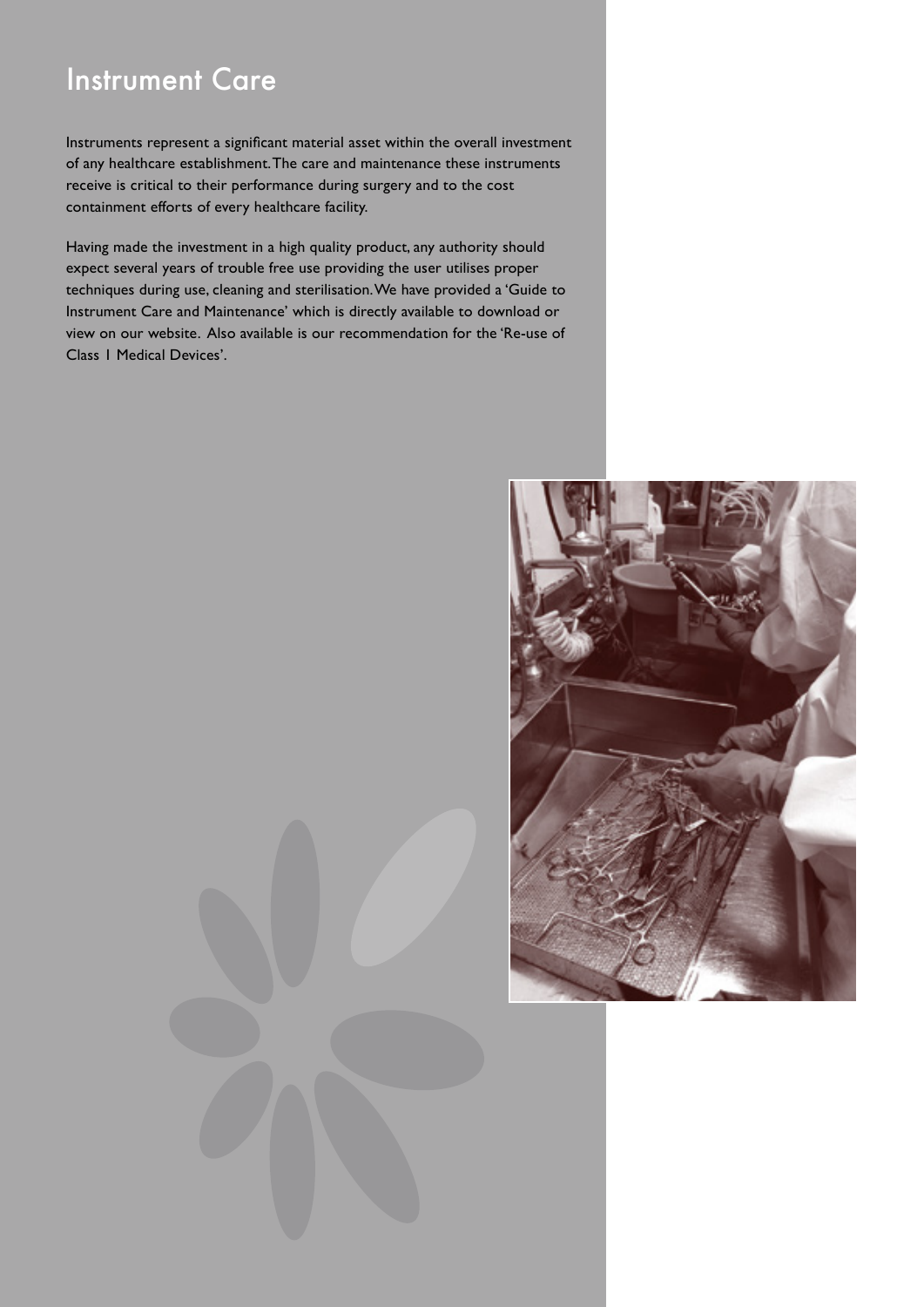# **Quality**

Our dedication to the quality and performance of all Incus Surgical Instrumentation is demonstrated in our transition to the exacting quality assurance standards of ISO 9001:2015, ISO 13485:2016 and the Medical Device Directive 93/42/EEC. (Annex II)

We have many years of experience within both the manufacturing and service sides of the surgical instrument industry. This has given us valuable insight into the unique levels of service and care demanded by our customers, and as a result, our flexibility and ability to adapt to an individual's needs have earned us the confidence of our clients worldwide.



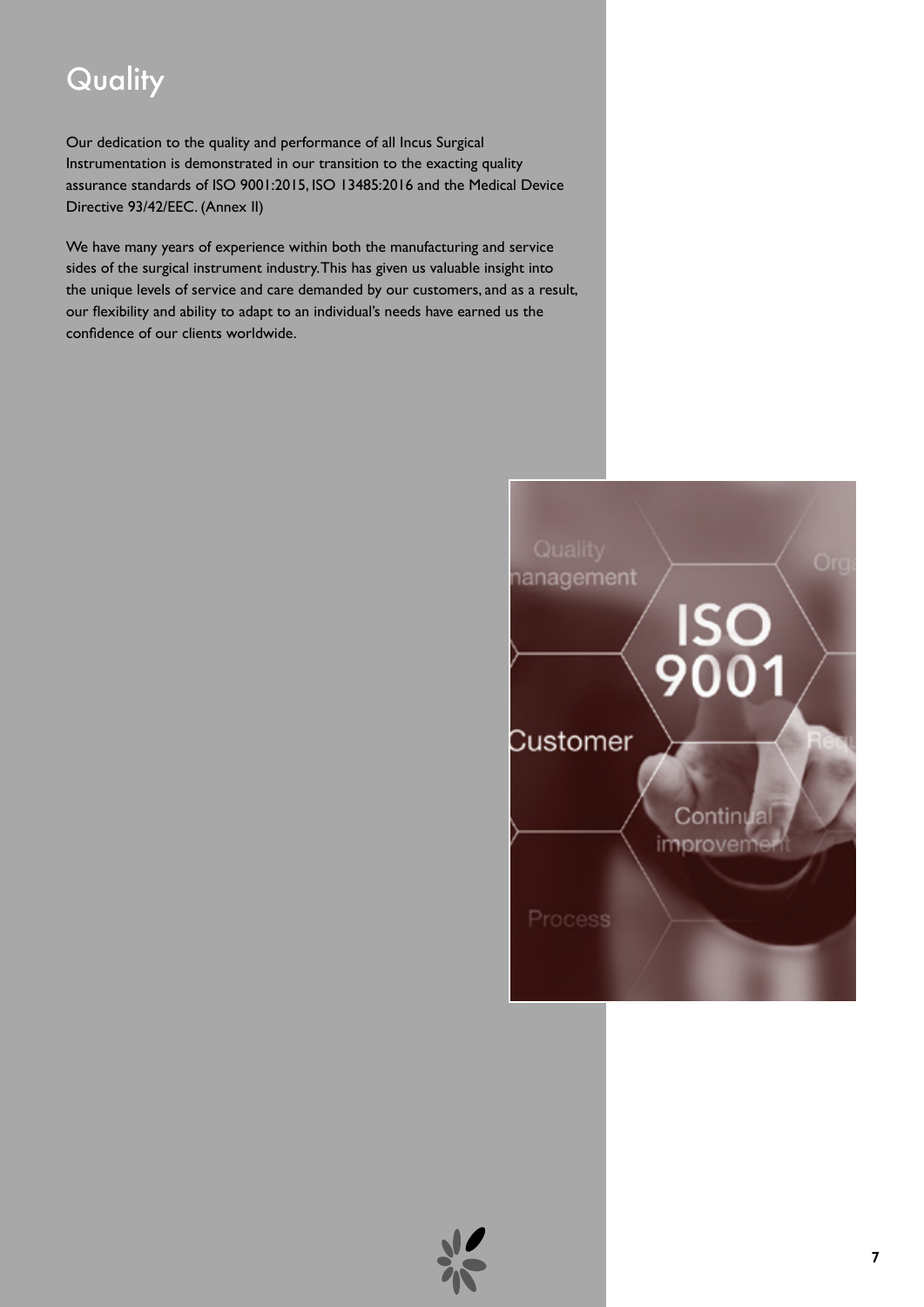# Our Clients

Our approach aims to foster long-term relationships with our clients, based on principles of trust, collaboration, open communication, professional delivery, consensus building and innovation. Our team has an extensive client portfolio including the majority of the UK National Health Service Trusts and Foundations and many of the principal Private Health Groups. Testimonials from any of our UK projects can be offered at any time.

Our international base of clients includes Ministries of Health and other government departments, multilateral and NGO organisations, public and private sector operator and distributors, and design and construction engineering companies. Testimonials may be obtained from any of our international clients.

# MIDDLE EAST / AFRICA

## Kingdom of Saudi Arabia:

- **• The Al Dara Private Hospital, Riyadh**
- **• The Kingdom Hospital, Riyadh (El Seif Medical Group)**
- **• The Al Mana Group of Private Hospitals, Dammam**
- **• Ministry of Health**
- **• The Saudi German Hospital Group, Jeddah**
- **• The Medical Services Department of the Saudi Armed Forces, Riyadh**
- **• The Saudi Arabian National Guard Hospitals, Jeddah and Riyadh**
- **• Al Nahar Medical Group, Jeddah**
- **• Saad Hospital Project, Dammam**

United Arab Emirates:

- **• UAE Ministry of Health, Abu Dhabi**
- **• Department of Health and Medical Services, Dubai (DHMS)**
- **• General Headquarters of the UAE Armed Forces, Abu Dhabi**
- **• Al Mafraq Hospital**
- **• The Corniche Hospital, Abu Dhabi (El Seif Medical Group)**
- **• Al Zara Private Medical Centre and Hospital, Dubai (Simed International GmbH)**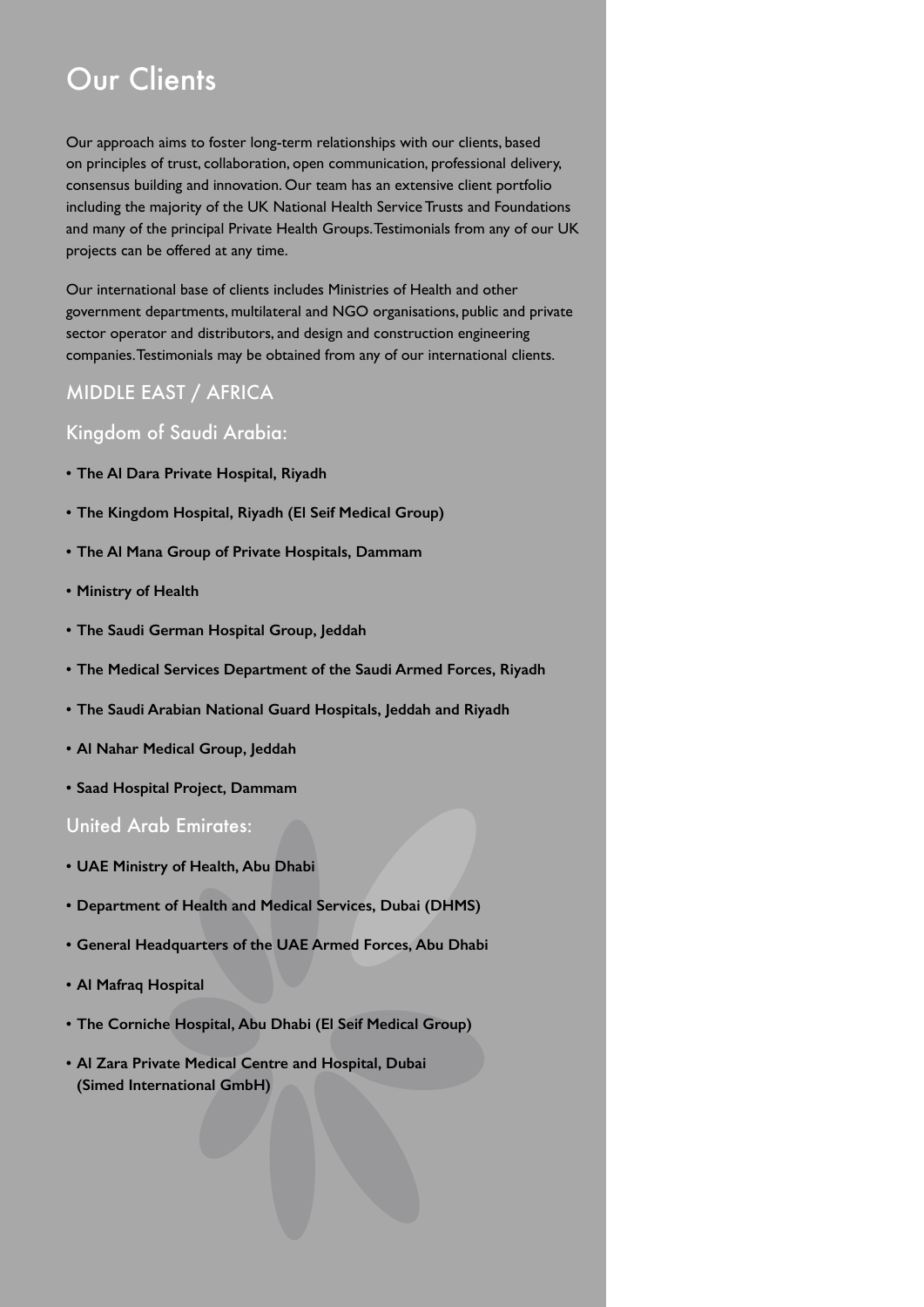#### Kuwait:

- **• Advanced Technology Company for Medical Supply**
- **• MTC E.N.T. Hospital**
- **• Kuwait Ministry of Health**
- **• The Royal Private Hospital**
- **• The Kuwaiti Oil Company (KOC)**
- **• Al Razi Orthopaedic Hospital**

#### Oman:

- **• Bahwan Medical Group**
- **• The Royal Hospital**
- **• The Muscat Private Hospital**
- **• The Armed Forces Hospital, Seeb**

#### Qatar:

- **• The Hamad Medical Corporation**
- **• Sidra Medical and Research Centre Hospital, Doha**

### Jordan:

- **• The Jordan University Teaching Hospital**
- **• The Jordan National Cancer Institute**
- **• The Jordan Faculty of Dentistry**
- **• The Hashemite Royal Court**
- **• United Nations Relief Workers Agency, Middle East Region**

### Lebanon:

- **• The American University Hospital, Beirut**
- **• Hospital Hotel-Dieu**
- **• St George University Hospital and Medical Centre**

## Libya:

- **• Tripoli Central Hospital, Tripoli**
- **• Al Hawari Hospital, Benghazi**



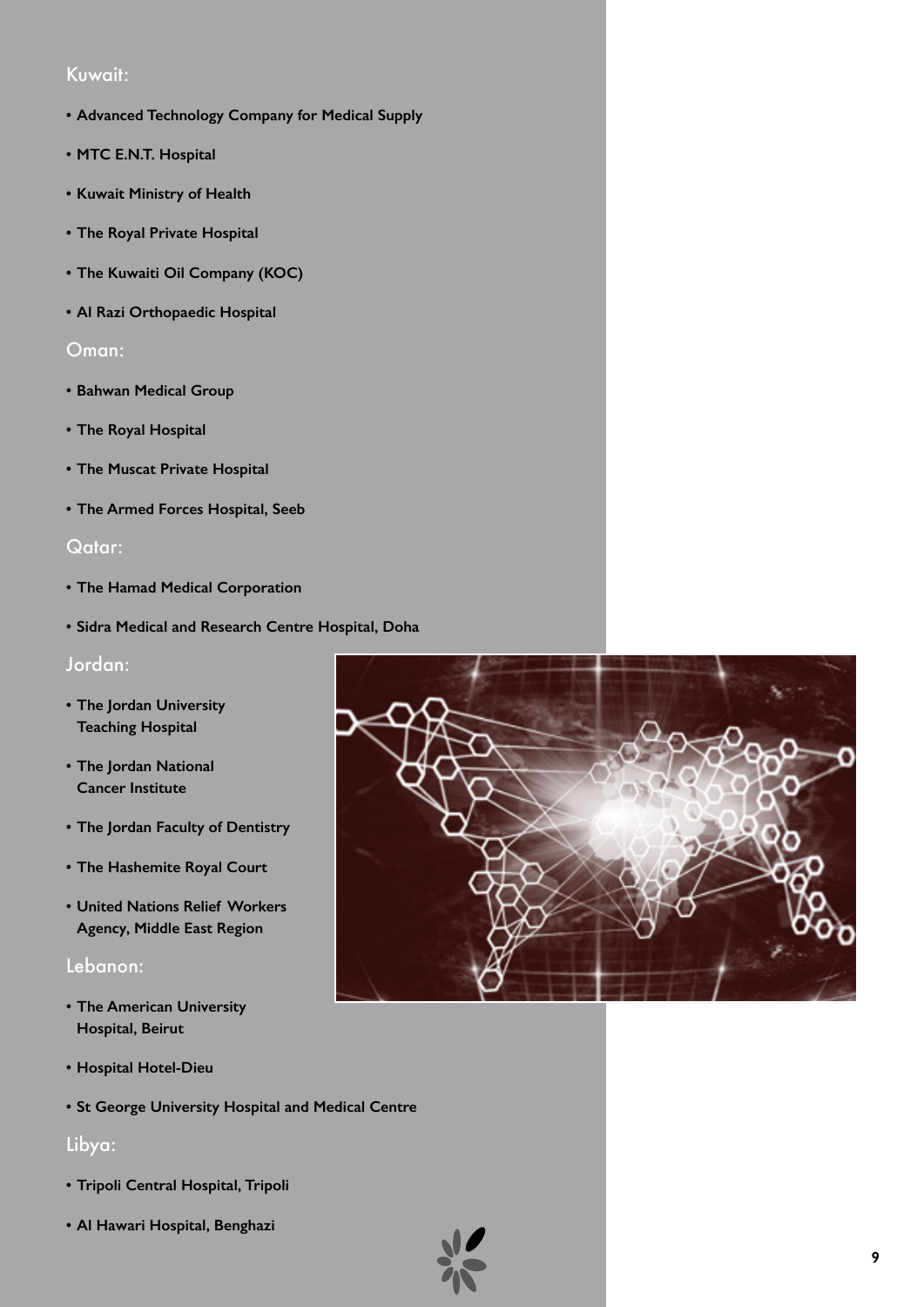# Uganda:

- **• Ministry of Health**
- **• African Development Bank**

#### Tanzania:

**• Ministry of Health (Philips Healthcare, Holland)**

## South Africa:

**• SSH International Consultants, Cape Town**

### ASIA AND ASIA PACIFIC

# Singapore:

- **• Tan Tock Seng Hospital**
- **• Mount Elizabeth Private Hospital**

**Gleneagles Hospital**

**• Singapore General Hospital**

### Malaysia:

- **• Ministry of Health**
- **• Malacca General Hospital**
- **• Hospital Tengku Anis, Kelantan**
- **• YTL Corporation, Kuala Lumpur**
- **• Incus Surgical Malaysia Sdn Bhd**

#### Sultanate of Brunei:

**• Sultan of Brunei's Private Medical Centre, Jeradong Park**

#### Indonesia:

**• Ministry of Health, Medan Project**

### Australia:

- **• Inka Surgical Instruments, Jandakot, Western Australia**
- **• Life Healthcare, New South Wales**

### New Zealand:

**• Jackson – Allison Medical Supplies, Auckland**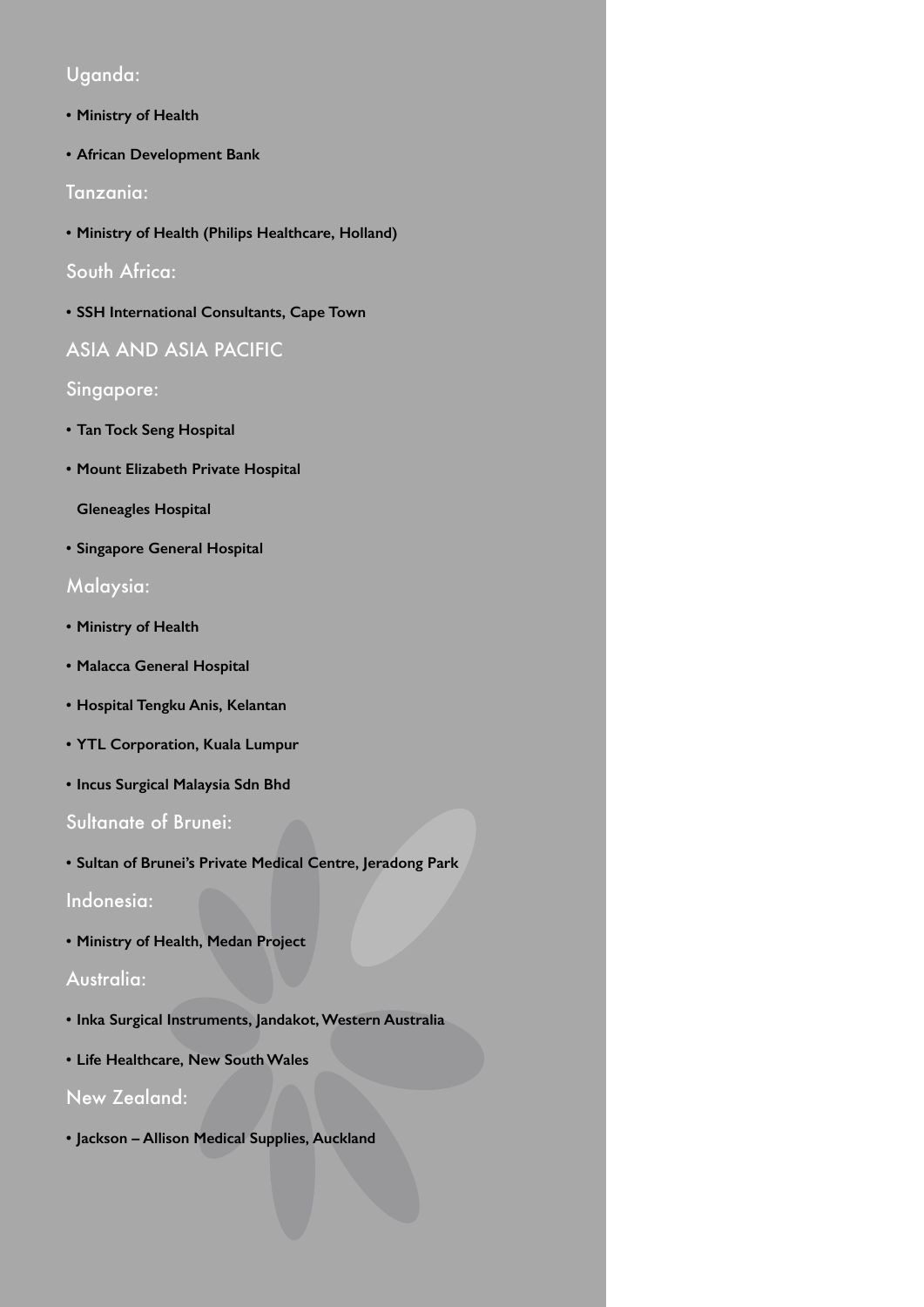